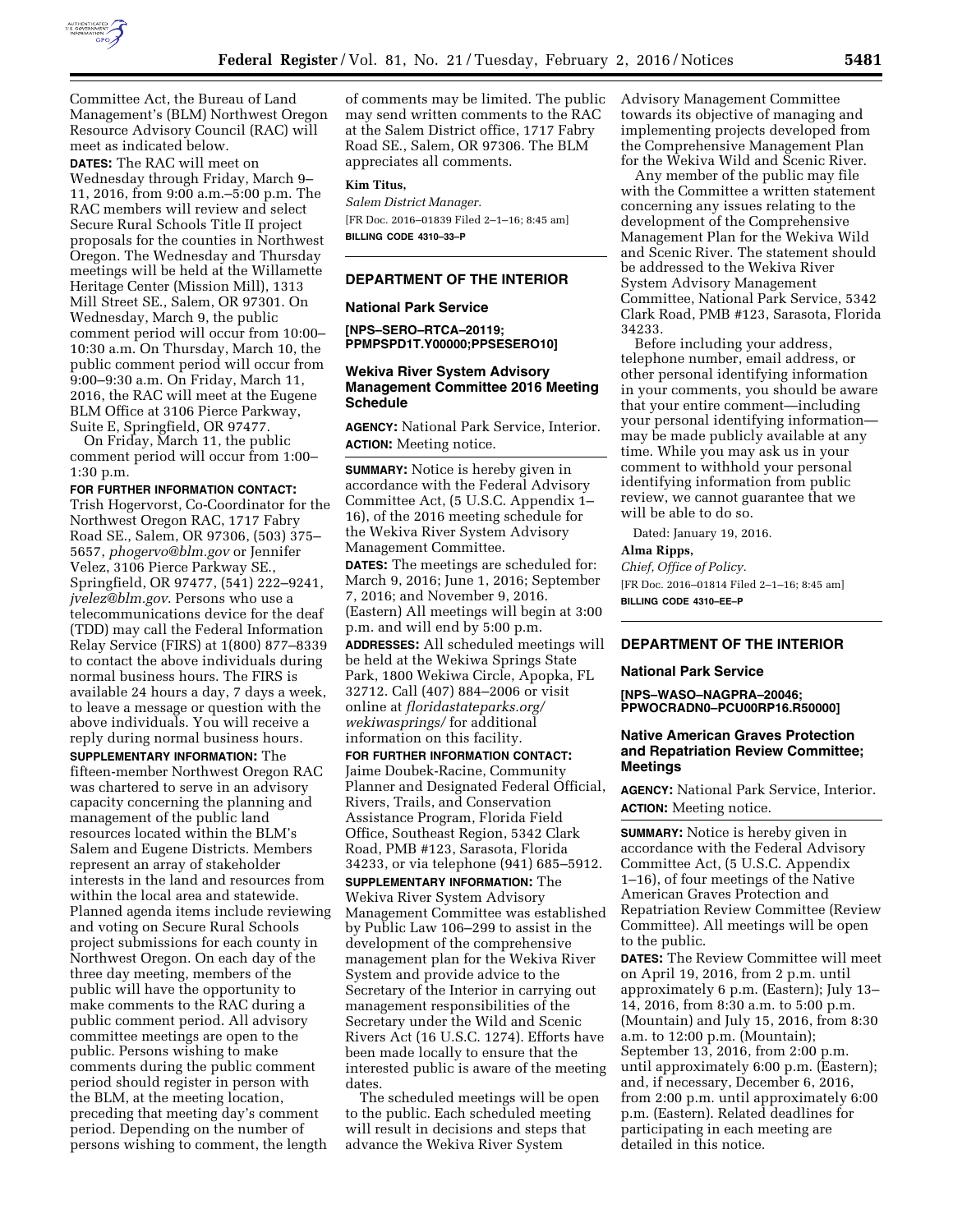**ADDRESSES:** The Review Committee will meet on July 13–July 15, 2016, at the Holiday Inn Missoula Downtown, 200 S. Pattee Street, Missoula, MT 59802. Electronic submissions of materials or requests are to be sent to *[nagpra](mailto:nagpra_dfo@nps.gov)*\_*dfo@ [nps.gov](mailto:nagpra_dfo@nps.gov)*. Those who desire to participate via telephone should register at *[http://](http://www.nps.gov/nagpra)  [www.nps.gov/nagpra,](http://www.nps.gov/nagpra)* to be provided the telephone access number for the meeting.

## **SUPPLEMENTARY INFORMATION:** The Review Committee was established in Section 8 of the Native American Graves Protection and Repatriation Act of 1990 (NAGPRA), 25 U.S.C. 3006.

## **April 19, 2016**

The Review Committee will meet via teleconference on April 19, 2016, from 2:00 p.m. until approximately 6:00 p.m. (Eastern). This meeting will be open to the public. The agenda for this meeting will include a report from the National NAGPRA Program; the discussion of the Review Committee Report to Congress for 2016; subcommittee reports and discussion; and other topics related to the Review Committee's responsibilities under Section 8 of NAGPRA. In addition, the agenda may include requests to the Review Committee for a recommendation to the Secretary of the Interior that an agreed-upon disposition of Native American human remains determined to be culturally unidentifiable proceed; presentations by Indian tribes, Native Hawaiian organizations, museums, Federal agencies, associations, and individuals; and public comment. The agenda and materials for this meeting will be posted on or before March 22, 2016, at *[http://](http://www.nps.gov/nagpra) [www.nps.gov/nagpra](http://www.nps.gov/nagpra)*.

The Review Committee is soliciting presentations from Indian tribes, Native Hawaiian organizations, museums, and Federal agencies on the following two topics: (1) The progress made, and any barriers encountered, in implementing NAGPRA and (2) the outcomes of disputes reviewed by the Review Committee pursuant to 25 U.S.C. 3006(c)(4). The Review Committee also will consider other presentations from Indian tribes, Native Hawaiian organizations, museums, Federal agencies, associations, and individuals. A presentation request must, at minimum, include an abstract of the presentation and contact information for the presenter(s). Presentation requests and materials must be received by March 15, 2016. Written comments will be accepted from any party and provided to the Review Committee. Written comments received by March

15, 2016, will be provided to the Review Committee before the meeting.

The Review Committee will consider requests for a recommendation to the Secretary of the Interior that an agreedupon disposition of Native American human remains determined to be culturally unidentifiable (CUI) proceed. A CUI disposition request must include the appropriate, completed form posted on the National NAGPRA Program Web site and, as applicable, the ancillary materials noted on the form. To access and download the appropriate form either the form for CUI with a ''tribal land'' or ''aboriginal land'' provenience or the form for CUI without a ''tribal land'' or ''aboriginal land'' provenience—go to *[http://www.nps.gov/](http://www.nps.gov/nagpra) [nagpra,](http://www.nps.gov/nagpra)* and then click on ''Request for CUI Disposition Forms.'' CUI disposition requests must be received by March 8, 2016.

Submissions and requests should be sent to *nagpra*\_*[dfo@nps.gov.](mailto:nagpra_dfo@nps.gov)* Such items are subject to posting on the National NAGPRA Program Web site prior to the meeting. Those who desire to attend the meeting should register at *[http://](http://www.nps.gov/nagpra) [www.nps.gov/nagpra](http://www.nps.gov/nagpra)* to be provided the telephone access number for the meeting. A transcript and minutes of the meeting will also appear on the Web site.

## **July 13–July 15, 2016**

The Review Committee will meet on July 13–14, 2016, from 8:30 a.m. to 5:00 p.m. (Mountain) and July 15, 2016, from 8:30 a.m. to 12:00 p.m. (Mountain), at the Holiday Inn Missoula Downtown, Missoula, MT. This meeting will be open to the public. The agenda for this meeting will include a report from the National NAGPRA Program; the discussion of the Review Committee Report to Congress for 2016; subcommittee reports and discussion; and other topics related to the Review Committee's responsibilities under Section 8 of NAGPRA. In addition, the agenda may include requests to the Review Committee for a recommendation to the Secretary of the Interior that an agreed-upon disposition of Native American human remains determined to be culturally unidentifiable proceed; presentations by Indian tribes, Native Hawaiian organizations, museums, Federal agencies, associations, and individuals; public comment; requests to the Review Committee, pursuant to 25 U.S.C. 3006(c)(3), for review and findings of fact related to the identity or cultural affiliation of human remains or other cultural items, or the return of such items; and facilitation of the resolution of disputes among parties convened by

the Review Committee pursuant to 25 U.S.C. 3006 (c)(4). Presentation to the Review Committee by telephone may be requested but is not guaranteed. The agenda and materials for this meeting will be posted on or before June 15, 2016, at *[http://www.nps.gov/nagpra.](http://www.nps.gov/nagpra)* 

The Review Committee is soliciting presentations from Indian tribes, Native Hawaiian organizations, museums, and Federal agencies on the following two topics: (1) The progress made, and any barriers encountered, in implementing NAGPRA and (2) the outcomes of disputes reviewed by the Review Committee pursuant to 25 U.S.C. 3006(c)(4). The Review Committee also will consider other presentations from Indian tribes, Native Hawaiian organizations, museums, Federal agencies, associations, and individuals. A presentation request must, at minimum, include an abstract of the presentation and contact information for the presenter(s). Presentation requests and materials must be received by June 1, 2016. Written comments will be accepted from any party and provided to the Review Committee. Written comments received by June 8, 2016, will be provided to the Review Committee before the meeting.

The Review Committee will consider requests for a recommendation to the Secretary of the Interior that an agreedupon disposition of Native American human remains determined to be CUI proceed. A CUI disposition request must include the appropriate, completed form posted on the National NAGPRA Program Web site and, as applicable, the ancillary materials noted on the form. To access and download the appropriate form—either the form for CUI with a ''tribal land'' or ''aboriginal land'' provenience or the form for CUI without a ''tribal land'' or ''aboriginal land'' provenience—go to *[http://www.nps.gov/](http://www.nps.gov/nagpra) [nagpra,](http://www.nps.gov/nagpra)* and then click on ''Request for CUI Disposition Forms.'' CUI disposition requests must be received by May 4, 2016.

The Review Committee will consider requests, pursuant to 25 U.S.C. 3006(c)(3), for review and findings of fact related to the identity or cultural affiliation of human remains or other cultural items, or the return of such items, where consensus among affected parties is unclear or uncertain. A request for findings of fact must be accompanied by a statement of the fact(s) at issue and supporting materials, including those exchanged by the parties to consultation concerning the Native American human remains and/or other cultural items. To access procedures for presenting findings of fact, go to *<http://www.nps.gov/nagpra/>*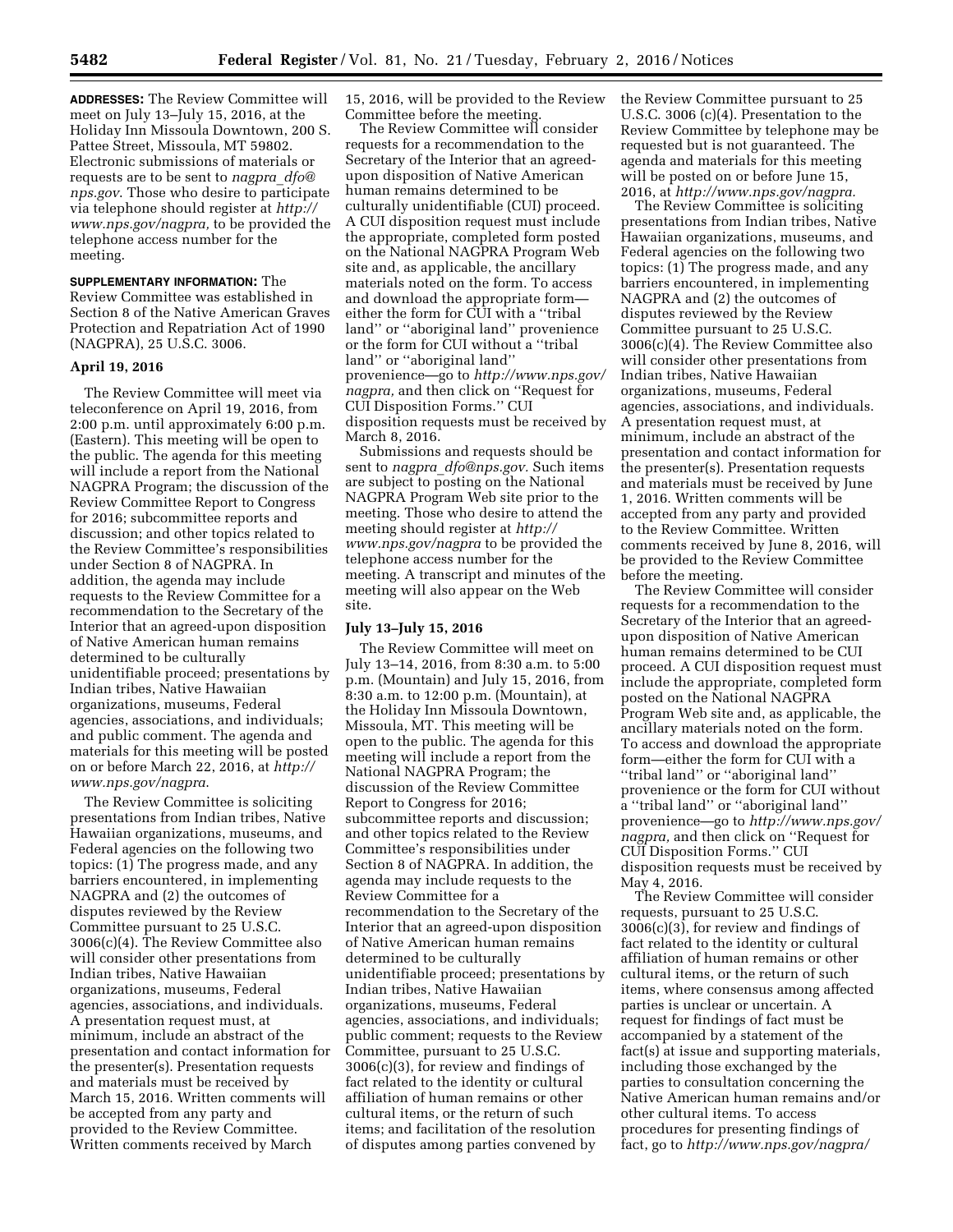*REVIEW/Procedures.htm.* Requests for findings of fact must be received by March 2, 2016.

The Review Committee will consider requests, pursuant to 25 U.S.C. 3006(c)(4), to convene parties and facilitate the resolution of a dispute, where consensus clearly has not been reached among affected parties regarding the identity or cultural affiliation of human remains or other cultural items, or the return of such items. A request to convene parties and facilitate the resolution of a dispute must be accompanied by a statement of the decision of the museum or Federal agency subject to the dispute resolution request, a statement of the issue, and the materials exchanged by the parties concerning the Native American human remains and/or other cultural items. To access procedures for presenting disputes, go to *[http://www.nps.gov/](http://www.nps.gov/nagpra/REVIEW/Procedures.htm) [nagpra/REVIEW/Procedures.htm.](http://www.nps.gov/nagpra/REVIEW/Procedures.htm)*  Requests to convene parties and facilitate resolution of a dispute must be received by March 2, 2016.

Submissions and requests should be sent to *nagpra*\_*[dfo@nps.gov.](mailto:nagpra_dfo@nps.gov)* Such items are subject to posting on the National NAGPRA Program Web site prior to the meeting.

### **September 13, 2016**

The Review Committee will meet via teleconference on September 13, 2016, from 2:00 p.m. until approximately 6:00 p.m. (Eastern). This meeting will be open to the public. The agenda for this meeting will include a report from the National NAGPRA Program; the discussion of the Review Committee Report to Congress for 2016; subcommittee reports and discussion; and other topics related to the Review Committee's responsibilities under Section 8 of NAGPRA. In addition, the agenda may include requests to the Review Committee for a recommendation to the Secretary of the Interior that an agreed-upon disposition of Native American human remains determined to be culturally unidentifiable proceed; presentations by Indian tribes, Native Hawaiian organizations, museums, Federal agencies, associations, and individuals; and public comment. The agenda and materials for this meeting will be posted on or before August 16, 2016, at *[http://www.nps.gov/nagpra.](http://www.nps.gov/nagpra)* 

The Review Committee is soliciting presentations from Indian tribes, Native Hawaiian organizations, museums, and Federal agencies on the following two topics: (1) The progress made, and any barriers encountered, in implementing NAGPRA and (2) the outcomes of disputes reviewed by the Review

Committee pursuant to 25 U.S.C. 3006(c)(4). The Review Committee also will consider other presentations from Indian tribes, Native Hawaiian organizations, museums, Federal agencies, associations, and individuals. A presentation request must, at minimum, include an abstract of the presentation and contact information for the presenter(s). Presentation requests and materials must be received by August 2, 2016. Written comments will be accepted from any party and provided to the Review Committee. Written comments received by August 9, 2016, will be provided to the Review Committee before the meeting.

The Review Committee will consider requests for a recommendation to the Secretary of the Interior that an agreedupon disposition of Native American human remains determined to be CUI proceed. A CUI disposition request must include the appropriate, completed form posted on the National NAGPRA Program Web site and, as applicable, the ancillary materials noted on the form. To access and download the appropriate form—either the form for CUI with a ''tribal land'' or ''aboriginal land'' provenience or the form for CUI without a ''tribal land'' or ''aboriginal land'' provenience—go to *[http://www.nps.gov/](http://www.nps.gov/nagpra) [nagpra,](http://www.nps.gov/nagpra)* and then click on ''Request for CUI Disposition Forms.'' CUI disposition requests must be received by July 5, 2016.

Submissions and requests should be sent to *nagpra*\_*[dfo@nps.gov.](mailto:nagpra_dfo@nps.gov)* Such items are subject to posting on the National NAGPRA Program Web site prior to the meeting. Those who desire to attend the meeting should register at *[http://](http://www.nps.gov/nagpra) [www.nps.gov/nagpra](http://www.nps.gov/nagpra)* to be provided the telephone access number for the meeting. A transcript and minutes of the meeting will also appear on the Web site.

### **December 6, 2016**

The Review Committee will meet, if necessary, via teleconference on December 6, 2016, from 2:00 p.m. until approximately 6:00 p.m. (Eastern). This meeting will be open to the public. The agenda for this meeting will include a report from the National NAGPRA Program; the finalization of the Review Committee Report to Congress for 2016; subcommittee reports and discussion; and other topics related to the Review Committee's responsibilities under Section 8 of NAGPRA. In addition, the agenda may include requests to the Review Committee for a recommendation to the Secretary of the Interior that an agreed-upon disposition of Native American human remains determined to be culturally

unidentifiable proceed; presentations by Indian tribes, Native Hawaiian organizations, museums, Federal agencies, associations, and individuals; and public comment. The agenda and materials for this meeting will be posted on or before November 8, 2016, at *[http://www.nps.gov/nagpra.](http://www.nps.gov/nagpra)* 

The Review Committee is soliciting presentations from Indian tribes, Native Hawaiian organizations, museums, and Federal agencies on the following two topics: (1) The progress made, and any barriers encountered, in implementing NAGPRA and (2) the outcomes of disputes reviewed by the Review Committee pursuant to 25 U.S.C. 3006 (c)(4). The Review Committee also will consider other presentations from Indian tribes, Native Hawaiian organizations, museums, Federal agencies, associations, and individuals. A presentation request must, at minimum, include an abstract of the presentation and contact information for the presenter(s). Presentation requests and materials must be received by October 25, 2016. Written comments will be accepted from any party and provided to the Review Committee. Written comments received by November 1, 2016, will be provided to the Review Committee before the meeting.

The Review Committee will consider requests for a recommendation to the Secretary of the Interior that an agreedupon disposition of Native American human remains determined to be CUI proceed. A CUI disposition request must include the appropriate, completed form posted on the National NAGPRA Program Web site and, as applicable, the ancillary materials noted on the form. To access and download the appropriate form—either the form for CUI with a ''tribal land'' or ''aboriginal land'' provenience or the form for CUI without a ''tribal land'' or ''aboriginal land'' provenience—go to *[http://www.nps.gov/](http://www.nps.gov/nagpra) [nagpra,](http://www.nps.gov/nagpra)* and then click on ''Request for CUI Disposition Forms.'' CUI disposition requests must be received by September 27, 2016.

Submissions and requests should be sent to *nagpra*\_*[dfo@nps.gov.](mailto:nagpra_dfo@nps.gov)* Such items are subject to posting on the National NAGPRA Program Web site prior to the meeting. Those who desire to attend the meeting should register at *[http://](http://www.nps.gov/nagpra) [www.nps.gov/nagpra](http://www.nps.gov/nagpra)* to be provided the telephone access number for the meeting. A transcript and minutes of the meeting will also appear on the Web site.

#### **General Information**

Information about NAGPRA, the Review Committee, and Review